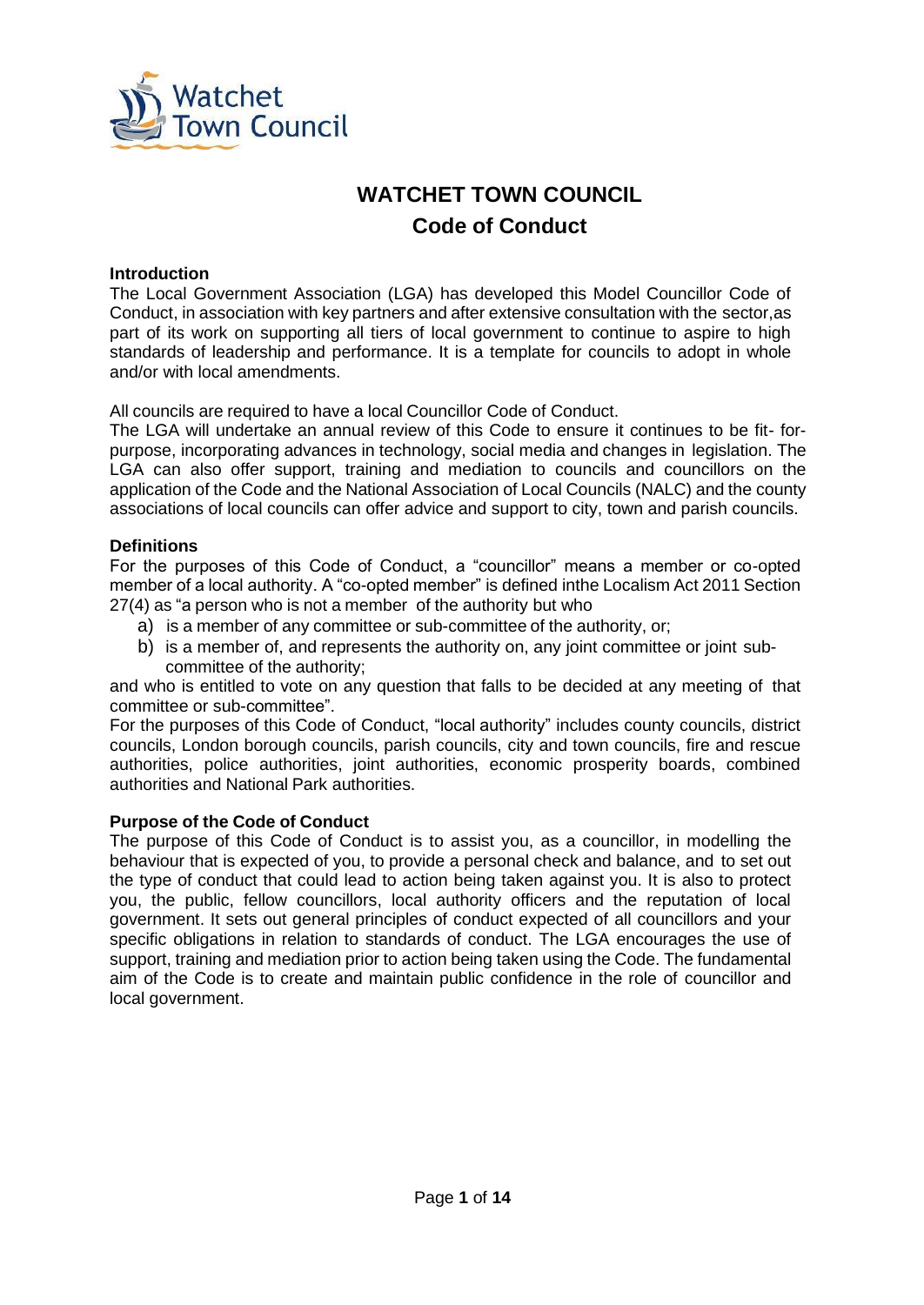### **General principles of councillor conduct**

Everyone in public office at all levels; all who serve the public or deliver public services, including ministers, civil servants, councillors and local authority officers; should uphold the Seven [Principles](https://www.gov.uk/government/publications/the-7-principles-of-public-life/the-7-principles-of-public-life--2) of Public Lif[e, a](https://www.gov.uk/government/publications/the-7-principles-of-public-life/the-7-principles-of-public-life--2)lso known as the Nolan Principles.

Building on these principles, the following general principles have been developed specifically for the role of councillor.

In accordance with the public trust placed in me, on all occasions:

- I act with integrity and honesty
- I act lawfully
- I treat all personsfairly and with respect; and
- I lead by example and act in a way that secures public confidence in the role of councillor.

In undertaking my role:

- I impartially exercise my responsibilities in the interests of the local community
- I do not improperly seek to confer an advantage, or disadvantage, on any person
- I avoid conflicts of interest
- I exercise reasonable care and diligence; and
- I ensure that public resources are used prudently in accordance with my local authority's requirements and in the public interest.

### **Application of the Code of Conduct**

This Code of Conduct applies to you as soon as you sign your declaration of acceptance of the office of councillor or attend your first meeting as a co-opted member and continues to apply to you until you cease to be a councillor.

This Code of Conduct applies to you when you are acting in your capacity as a councillorwhich may include when:

- you misuse your position as a councillor<br>• Your actions would give the impression to
- Your actions would give the impression to a reasonable member of the public with knowledge of all the facts that you are acting as a councillor;

The Code applies to all forms of communication and interaction, including:

- at face-to-face meetings
- at online or telephone meetings
- in written communication
- in verbal communication
- in non-verbal communication
- in electronic and social media communication, posts, statements and comments.

You are also expected to uphold high standards of conduct and show leadership at all times when acting as a councillor.

Town and Parish councillors are encouraged to seek advice from their Clerk, who may refer matters to the Monitoring Officer. The Monitoring Officer will be able to advise on any matters that relate to the Code of Conduct.

#### **Standards of councillor conduct**

This section sets out your obligations, which are the minimum standards of conduct required of you as a councillor. Should your conduct fall short of these standards, a complaint may be made against you, which may result in action being taken.

Guidance is included to help explain the reasons for the obligations and how they should be followed.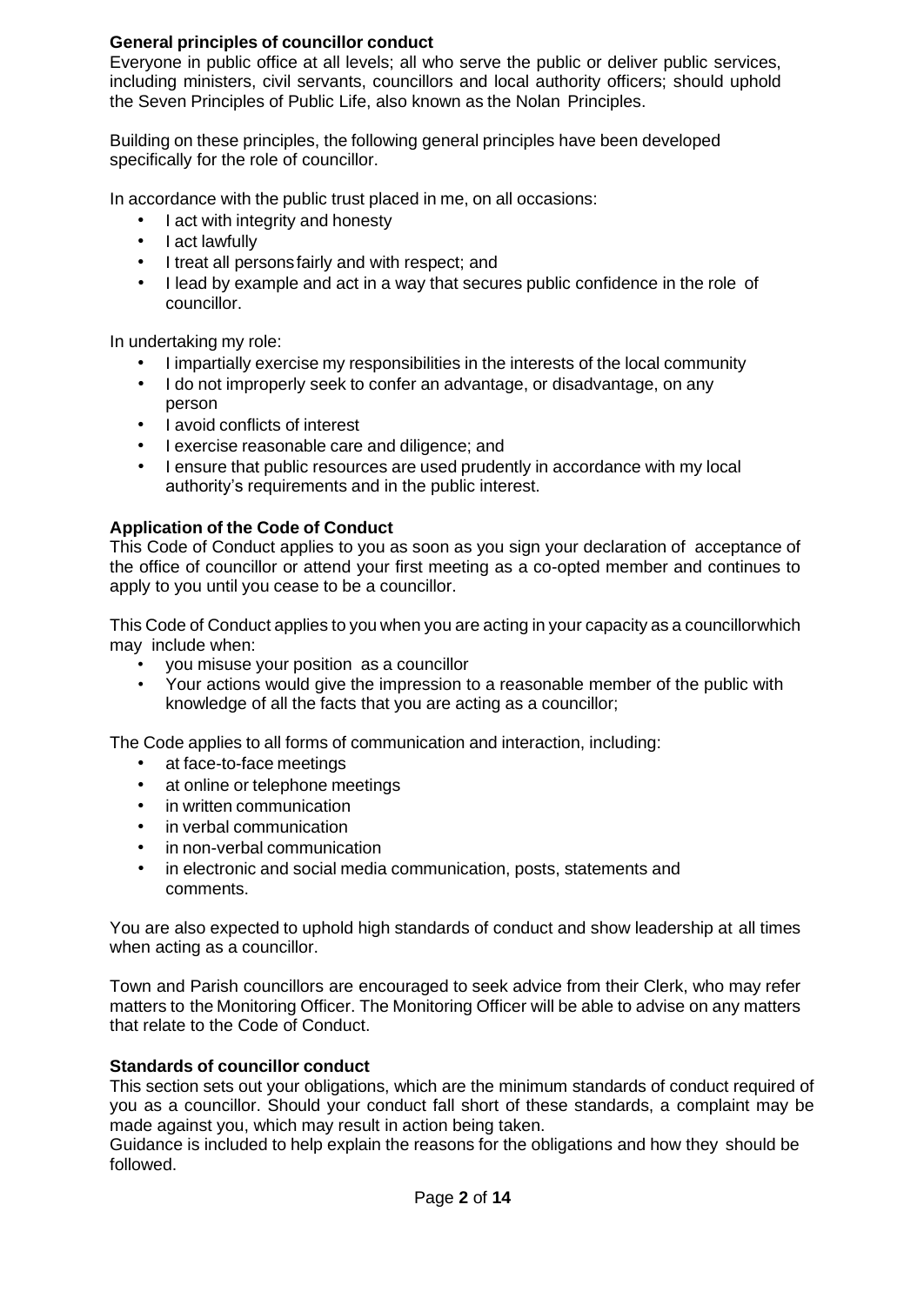### **General Conduct**

### **1. Respect**

**As a councillor:**

- **1.1 I treat other councillors and members of the public with respect.**
- **1.2 I treat local authority employees, employees and representatives of partner organisations and those volunteering for the local authority with respect and respect the role they play.**

Respect means politeness and courtesy in behaviour, speech, and in the written word. Debate and having different views are all part of a healthy democracy. As a councillor, youcan express, challenge, criticise and disagree with views, ideas, opinions and policies in arobust but civil manner. You should not, however, subject individuals, groups of people or organisations to personal attack.

In your contact with the public, you should treat them politely and courteously. Rude and offensive behaviour lowers the public's expectations and confidence in councillors. In return, you have a right to expect respectful behaviour from the public. If members of the public are being abusive, intimidatory or threatening you are entitled to stop any conversation or interaction in person or online and report them to the local authority, the relevant social media provider or the police. This also applies to fellow councillors, where action could then be taken under the Councillor Code of Conduct.

### **2. Bullying, harassment and discrimination**

### **As a councillor:**

- **2.1 I do not bully any person.**
- **2.2 I do not harass any person.**

### **2.3 I promote equalities and do not discriminate unlawfully against any person.**

The Advisory, Conciliation and Arbitration Service (ACAS) characterises bullying as offensive, intimidating, malicious or insulting behaviour, an abuse or misuse of power through means that undermine, humiliate, denigrate or injure the recipient. Bullying might be a regular pattern of behaviour or a one-off incident, happen face-to-face, on social media, in emails or phone calls, happen in the workplace or at work social events and may not always be obvious or noticed by others.

The Protection from Harassment Act 1997 defines harassment as conduct that causes alarm or distress or puts people in fear of violence and must involve such conduct on at leasttwo occasions. It can include repeated attempts to impose unwanted communications and contact upon a person in a manner that could be expected to cause distress or fear in anyreasonable person.

Unlawful discrimination is where someone is treated unfairly because of a protected characteristic. Protected characteristics are specific aspects of a person's identity defined by the Equality Act 2010. They are age, disability, gender reassignment, marriage and civil partnership, pregnancy and maternity, race, religion or belief, sex andsexual orientation.

The Equality Act 2010 places specific duties on local authorities. Councillors have a central role to play in ensuring that equality issues are integral to the local authority's performance and strategic aims, and that there is a strong vision and public commitment to equality across public services.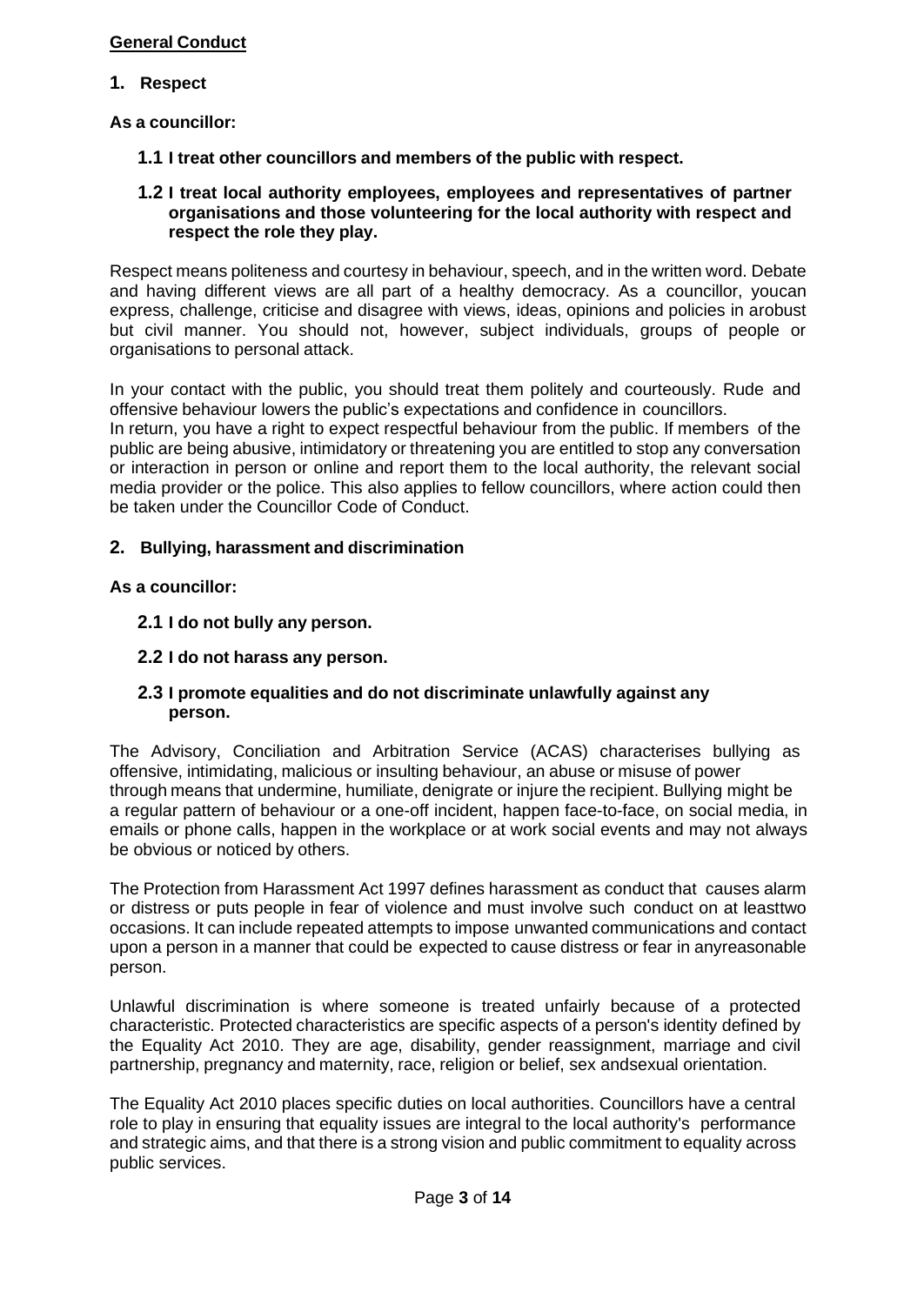### **3. Impartiality of officers of the council**

### **As a councillor:**

#### **3.1 I do not compromise, or attempt to compromise, the impartiality of anyone who works for, or on behalf of, the local authority.**

Officers work for the local authority as a whole and must be politically neutral. They should not be coerced or persuaded to act in a way that would undermine their neutrality. You can question officers in order to understand, for example, their reasons for proposing to act in a particular way, or the content of a report that they have written. However, you must not try and force them to act differently, change their advice, or alter the content of that report, if doing so would prejudice their professional integrity.

### **4. Confidentiality and access to information**

#### **As a councillor:**

- **4.1 I do not disclose information:**
	- **a. given to me in confidence by anyone**
	- **b. acquired by me which I believe, or ought reasonably to be aware, is of a confidential nature, unless**
		- **i. I have received the consent of a person authorised to give it;**
		- **ii. I am required by law to do so;**
		- **iii. the disclosure is made to a third party for the purpose of obtaining professional legal advice provided that the third party agrees not to disclose the information to any other person; or**
		- **iv. the disclosure is:**
			- **1. reasonable and in the public interest; and**
			- **2. made in good faith and in compliance with the reasonable requirements of the local authority; and**
			- **3. I have consulted the Monitoring Officer prior to its release.**
- **4.2 I do not improperly use knowledge gained solely as a result of my role as a councillor for the advancement of myself, my friends, my family members, my employer or my business interests.**

#### **4.3 I do not prevent anyone from getting information that they are entitled to by law.**

Local authorities must work openly and transparently, and their proceedings and printed materials are open to the public, except in certain legally defined circumstances. You should work on this basis, but there will be times when it is required by law that discussions, documents and other information relating to or held by the local authority must be treated in a confidential manner. Examples include personal data relating to individuals or information relating to ongoing negotiations.

### **5. Disrepute**

### **As a councillor:**

### **5.1 I do not bring my role or local authority into disrepute.**

As a Councillor, you are trusted to make decisions on behalf of your community and your actions and behaviour are subject to greater scrutiny than that of ordinary members of the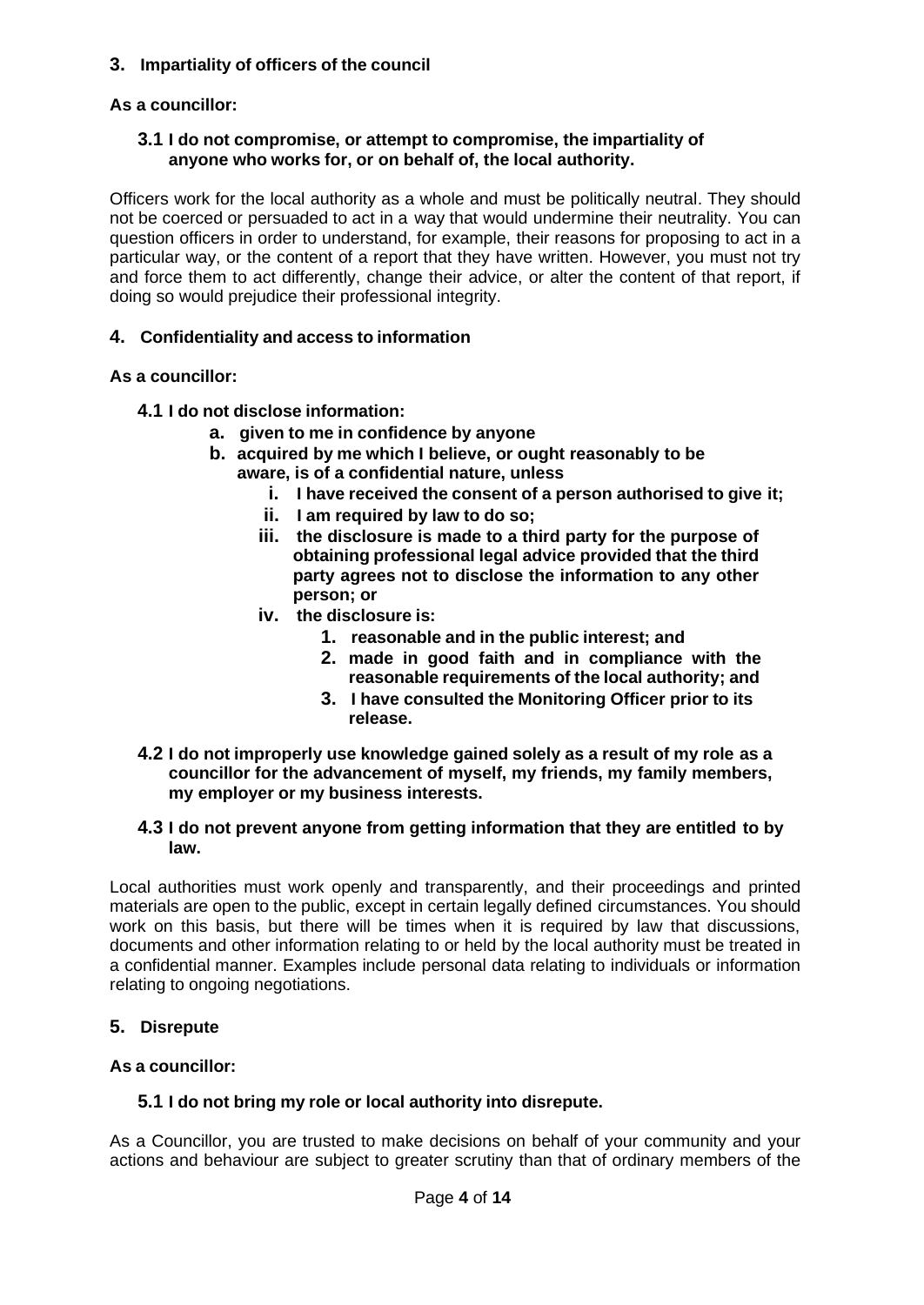public. You should be aware that your actions might have an adverse impact on you, other councillors and/or your local authority and may lower the public's confidence in your or your local authority's ability to discharge your/its functions. For example, behaviour that is considered dishonest and/or deceitful can bring your local authority into disrepute.

You are able to hold the local authority and fellow councillors to account and are able to constructively challenge and express concern about decisions and processes undertaken by the council whilst continuing to adhere to other aspects of this Code of Conduct.

### **6. Use of position**

### **As a councillor:**

#### **6.1 I do not use, or attempt to use, my position improperly to the advantage or disadvantage of myself or anyone else.**

Your position as a member of the local authority provides you with certain opportunities, responsibilities, and privileges, and you make choices all the time that will impact others. However, you should not take advantage of these opportunities to further your own or others' private interests or to disadvantage anyone unfairly.

### **7. Use of local authority resources and facilities**

**As a councillor:**

- **7.1 I do not misuse council resources.**
- **7.2 I will, when using the resources of the local authority or authorising their use by others:**
	- **a. act in accordance with the local authority's requirements; and**
	- **b. ensure that such resources are not used for political purposes unless that use could reasonably be regarded as likely to facilitate, or be conducive to, the discharge of the functions of the local authority or of the office to which I have been elected or appointed.**

You may be provided with resources and facilities by the local authority to assist you in carrying out your duties as a councillor.

Examples include:

- office support
- **stationery**
- equipment such as phones, and computers
- transport
- access and use of local authority buildings and rooms.

These are given to you to help you carry out your role as a councillor more effectively and are not to be used for business or personal gain. They should be used in accordance with the purpose for which they have been provided and the local authority's own policies regarding their use.

### **7B Consideration of advice**

**As a councillor:**

**7B.1 I will, when reaching decisions on any matter, consider and pay due regard to any relevant advice provided to me by the Council's Responsible Finance Officer in accordance with their legal requirements.**

**7B.2 I will give reasons for departing from the advice of the Responsible Finance Officer**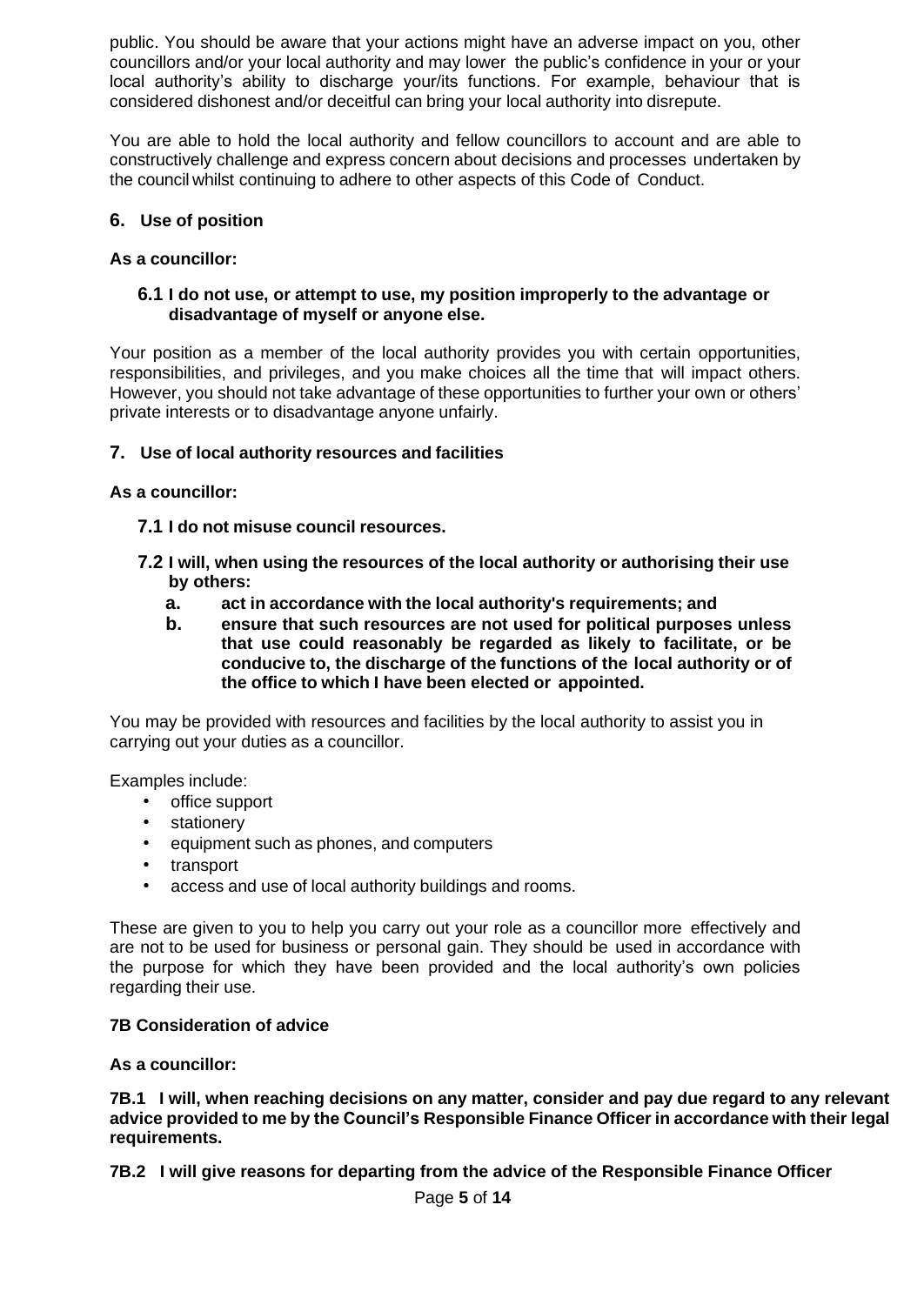It is extremely important for you as a councillor to have regard to advice from your Responsible Finance Officer where they give that advice under their statutory duties. As a councillor you must give reasons for all decisions in accordance with any legal requirements and any reasonable requirements imposed by your local authority.

### **8. Complying with the Code of Conduct**

### **As a Councillor:**

- **8.1 I will undertake Code of Conduct training provided by my local County Association (SALC) or by the Monitoring Officer.**
- **8.2 I do not make trivial or malicious complaints against other councillors.**
- **8.3 I cooperate with any Code of Conduct investigation and/or determination.**
- **8.4 I do not intimidate or attempt to intimidate any person who is likely to be involved with the administration of any investigation or proceedings including the complainant and any witnesses.**
- **8.5 I comply with any sanction imposed on me following a finding that I have breached the Code of Conduct.**

It is extremely important for you as a councillor to demonstrate high standards, for you tohave your actions open to scrutiny and for you not to undermine public trust in the local authority or its governance. If you do not understand or are concerned about the local authority's processes in handling a complaint you should raise this with your Monitoring Officer.

### **Protecting your reputation and the reputation of the local authority**

### **9. Interests**

### **As a councillor:**

### **9.1 I register and disclose my interests.**

Section 29 of the Localism Act 2011 requires the Monitoring Officer to establish andmaintain a register of interests of members of the authority.

You need to register your interests so that the public, local authority employees and fellow councillors know which of your interests might give rise to a conflict of interest. The register isa public document that can be consulted when (or before) an issue arises. The register also protects you by allowing you to demonstrate openness and a willingness to be held accountable. You are personally responsible for deciding whether or not you should disclose an interest in a meeting, but it can be helpful for you to know early on if others thinkthat a potential conflict might arise. It is also important that the public know about any interest that might have to be disclosed by you or other councillors when making or taking part in decisions, so that decision making is seen by the public as open and honest. This helps to ensure that public confidence in the integrity of local governance is maintained.

You should note that failure to register or disclose a disclosable pecuniary interest as setout in **Table 1**, is a criminal offence under the Localism Act 2011.

**Appendix B sets** out the detailed provisions on registering and disclosing interests. If indoubt, you should always seek advice from your Clerk or the Monitoring Officer.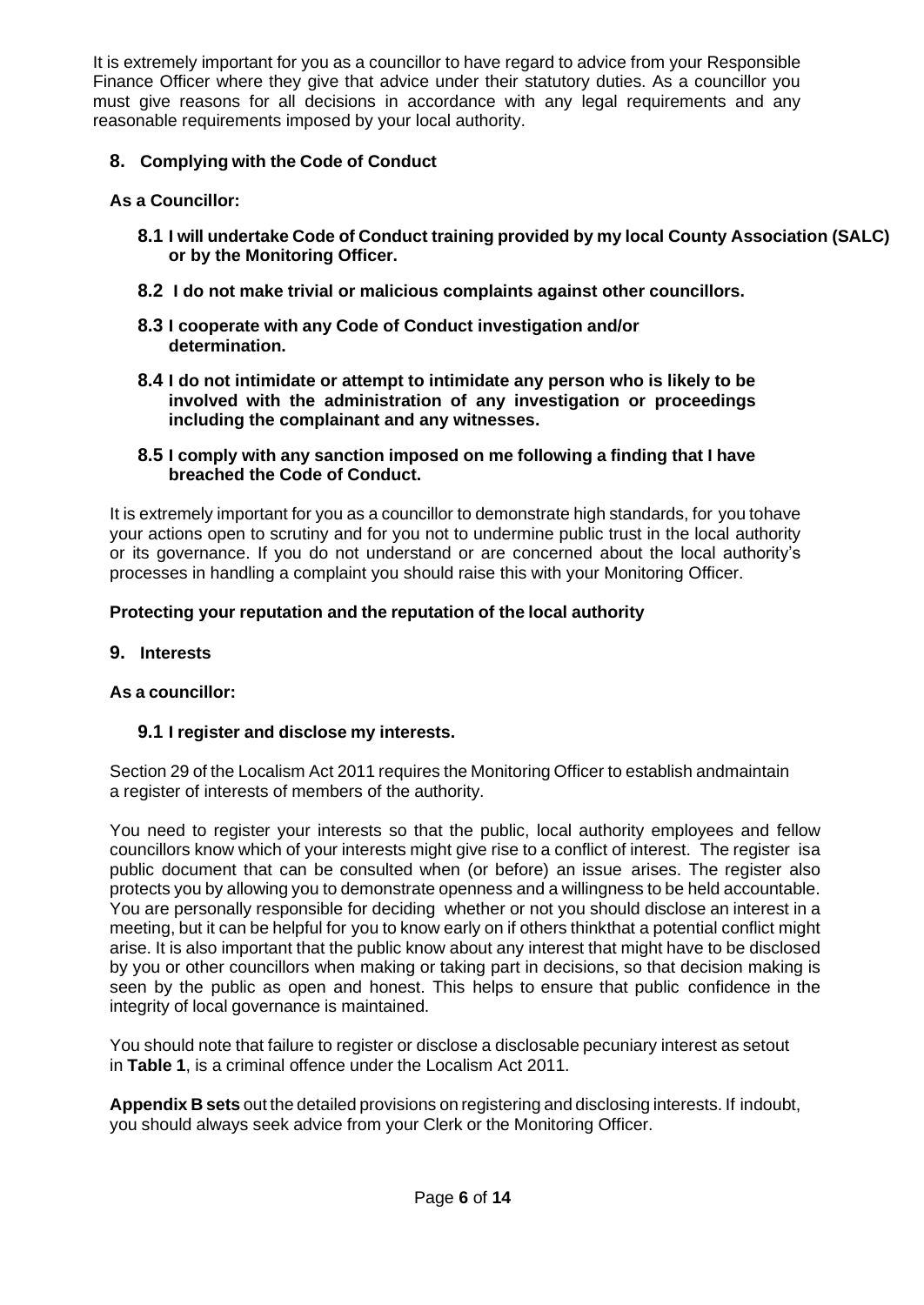### **10.Gifts and hospitality**

### **As a councillor:**

**10.1 I do not accept gifts or hospitality, irrespective of estimated value, which could give rise to real or substantive personal gain or a reasonable suspicion of influence on my part to show favour from persons seeking to acquire, develop or do business with the local authority or from persons who may apply to the local authority for any permission, licence or other significant advantage.**

#### **10.2 I register with the Monitoring Officer any gift or hospitality with an estimated value of at least £50 within 28 days of its receipt.**

In order to protect your position and the reputation of the local authority, you should exercise caution in accepting any gifts or hospitality which are (or which you reasonably believe to be) offered to you because you are a councillor. The presumption should alwaysbe not to accept significant gifts or hospitality. However, there may be times when such a refusal may be difficult if it is seen as rudeness in which case you could accept it but must ensure it is publicly registered. However, you do not need to register gifts and hospitality which are not related to your role as a councillor, such as Christmas gifts from your friendsand family. It is also important to note that it is appropriate to accept normal expenses and hospitality associated with your duties as a councillor. If you are unsure, do contact your Clerk or Monitoring Officer for guidance.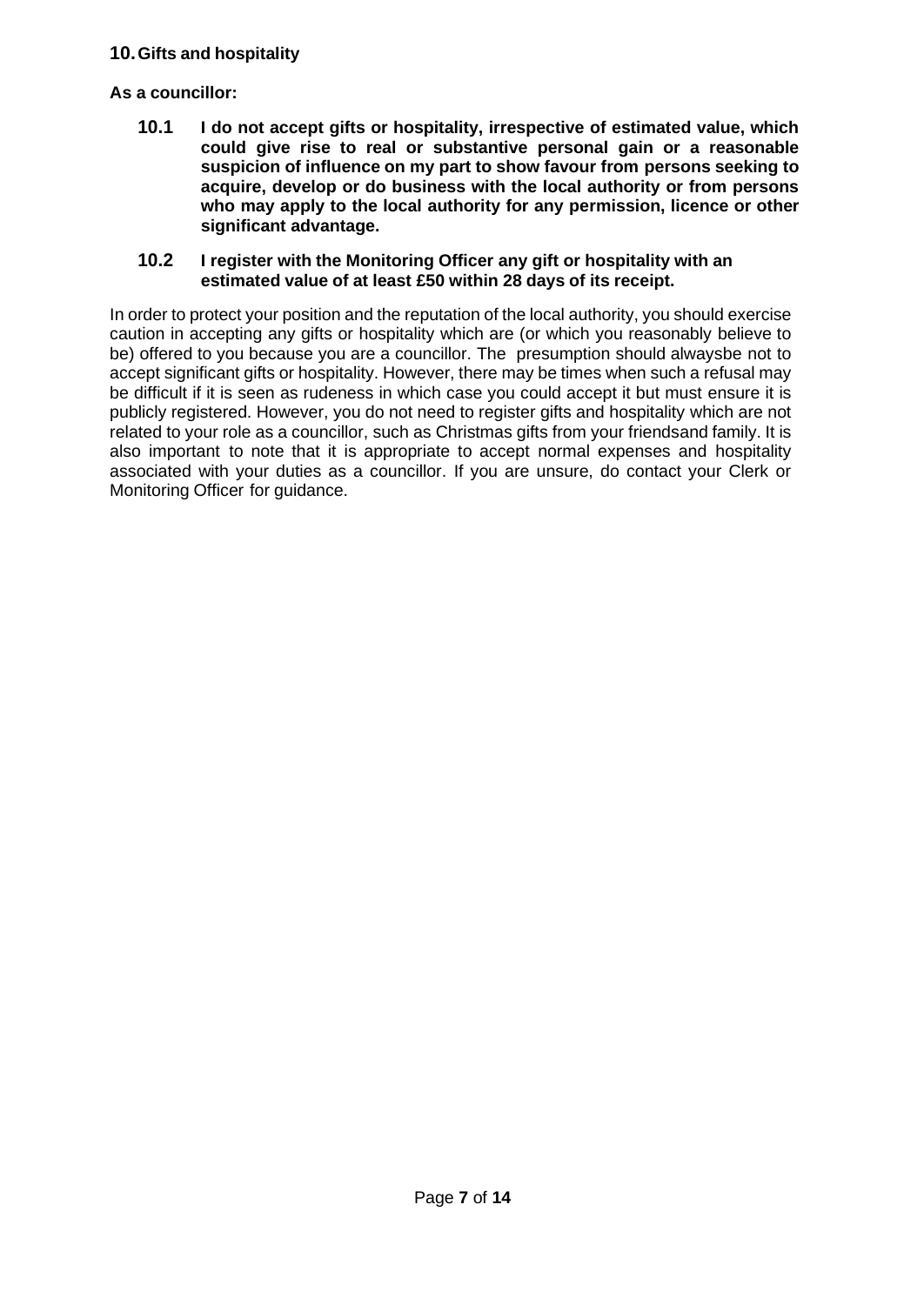#### **Appendices**

### **Appendix A – The Seven Principles of Public Life**

The principles are:

### **Selflessness**

Holders of public office should act solely in terms of the public interest.

### **Integrity**

Holders of public office must avoid placing themselves under any obligation to people or organisations that might try inappropriately to influence them in their work. They should not act or take decisions in order to gain financial or other material benefits for themselves, their family, or their friends. They must disclose and resolve any interests and relationships.

### **Objectivity**

Holders of public office must act and take decisions impartially, fairly and on merit, usingthe best evidence and without discrimination or bias.

### **Accountability**

Holders of public office are accountable to the public for their decisions and actions andmust submit themselves to the scrutiny necessary to ensure this.

#### **Openness**

Holders of public office should act and take decisions in an open and transparent manner. Information should not be withheld from the public unless there are clear and lawful reasons for so doing.

### **Honesty**

Holders of public office should be truthful.

#### **Leadership**

Holders of public office should exhibit these principles in their own behaviour. They should actively promote and robustly support the principles and be willing to challenge poor behaviour wherever it occurs.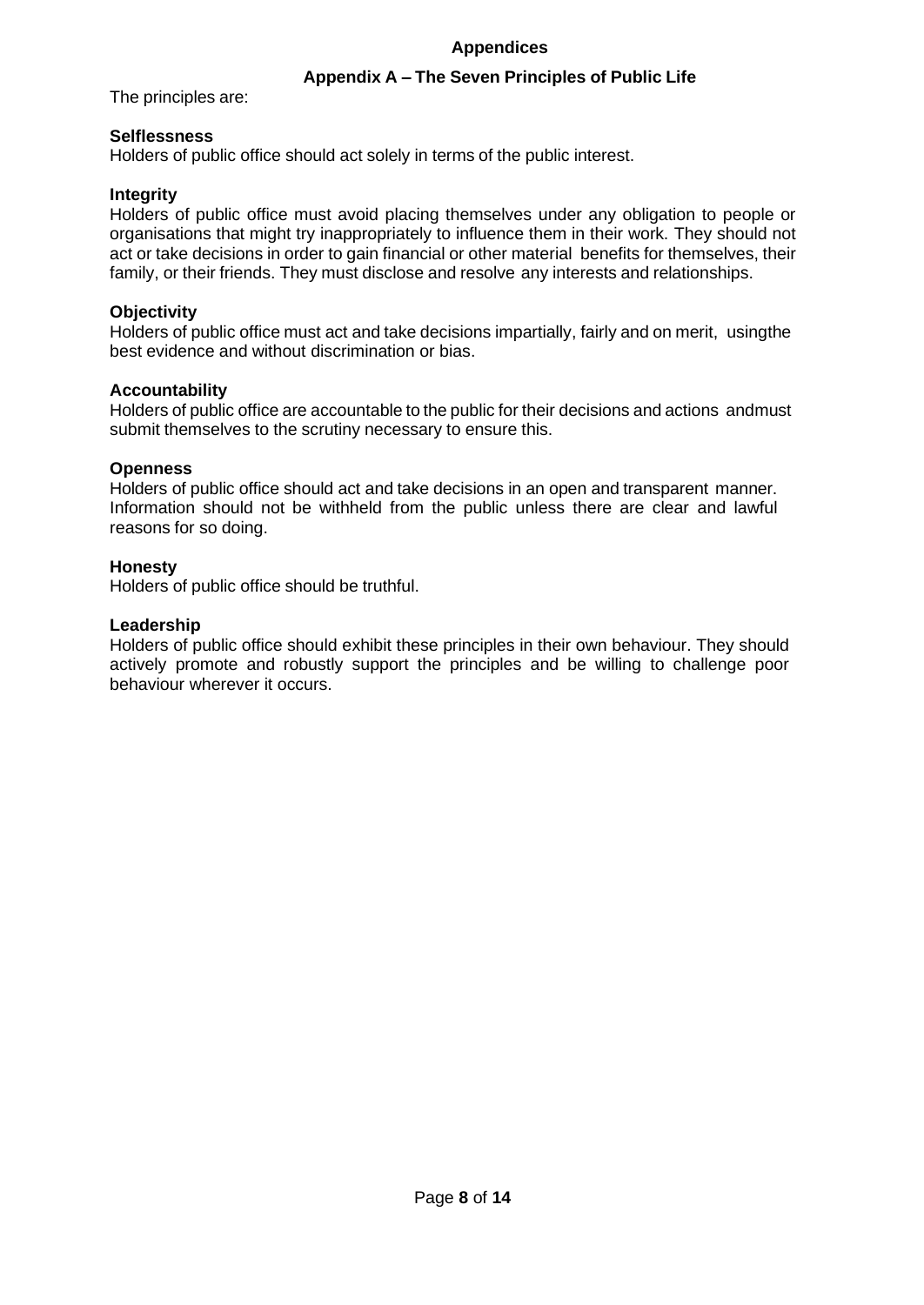### **Appendix B Registering interests**

Within 28 days of becoming a member, or your re-election or re-appointment to office, or within 28 days of your interests changing you must register with the Monitoring Officer the interests which fall within the categories set out in **Table 1** (**Disclosable Pecuniary Interests**) which are as described in "The Relevant Authorities (Disclosable Pecuniary Interests) Regulations 2012". You should also register details of your other personal interests which fall within the categories set out in **Table 2** (**Other Registerable Interests**).

"**Disclosable Pecuniary Interest"** means an interest of yourself, or of your partner if you are aware of your partner's interest, within the descriptions set out in Table 1 below.

**"Partner"** means a spouse or civil partner, or a person with whom you are living as husband or wife, or a person with whom you are living as if you are civil partners.

- 1. You must ensure that your register of interests is kept up-to-date and within 28days of becoming aware of any new interest, or of any change to a registered interest, notify the Monitoring Officer.
- 2. A 'sensitive interest' is as an interest which, if disclosed, could lead to the councillor, or a person connected with the councillor, being subject to violence or intimidation.
- 3. Where you have a 'sensitive interest' you must notify the Monitoring Officer withthe reasons why you believe it is a sensitive interest. If the Monitoring Officer agrees they will withhold the interest from the public register.

#### **Non-participation in case of disclosable pecuniary interest**

4. Where a matter arises at a meeting which directly relates to one of your Disclosable Pecuniary Interests as set out in **Table 1**, you must disclose the interest, not participate in any discussion or vote on the matter and must not remain in the room unless you have been granted a dispensation. If it is a 'sensitive interest', you do nothave to disclose the nature of the interest, just that you have an interest. Dispensation may be granted in limited circumstances, to enable you to participate and vote on a matter in which you have a disclosable pecuniary interest.

#### **Disclosure of Other Registerable Interests**

5. Where a matter arises at a meeting which *directly relates* to the financial interest or wellbeing of one of your Other Registerable Interests (as set out in **Table 2**), you must disclose the interest. You may speak on the matter only if members of the public are also allowed to speak at the meeting but otherwise must not take part in any discussion or vote on the matter and must not remain in the room unless you have been granted a dispensation. If it is a 'sensitive interest', you do not have to disclose the nature of the interest.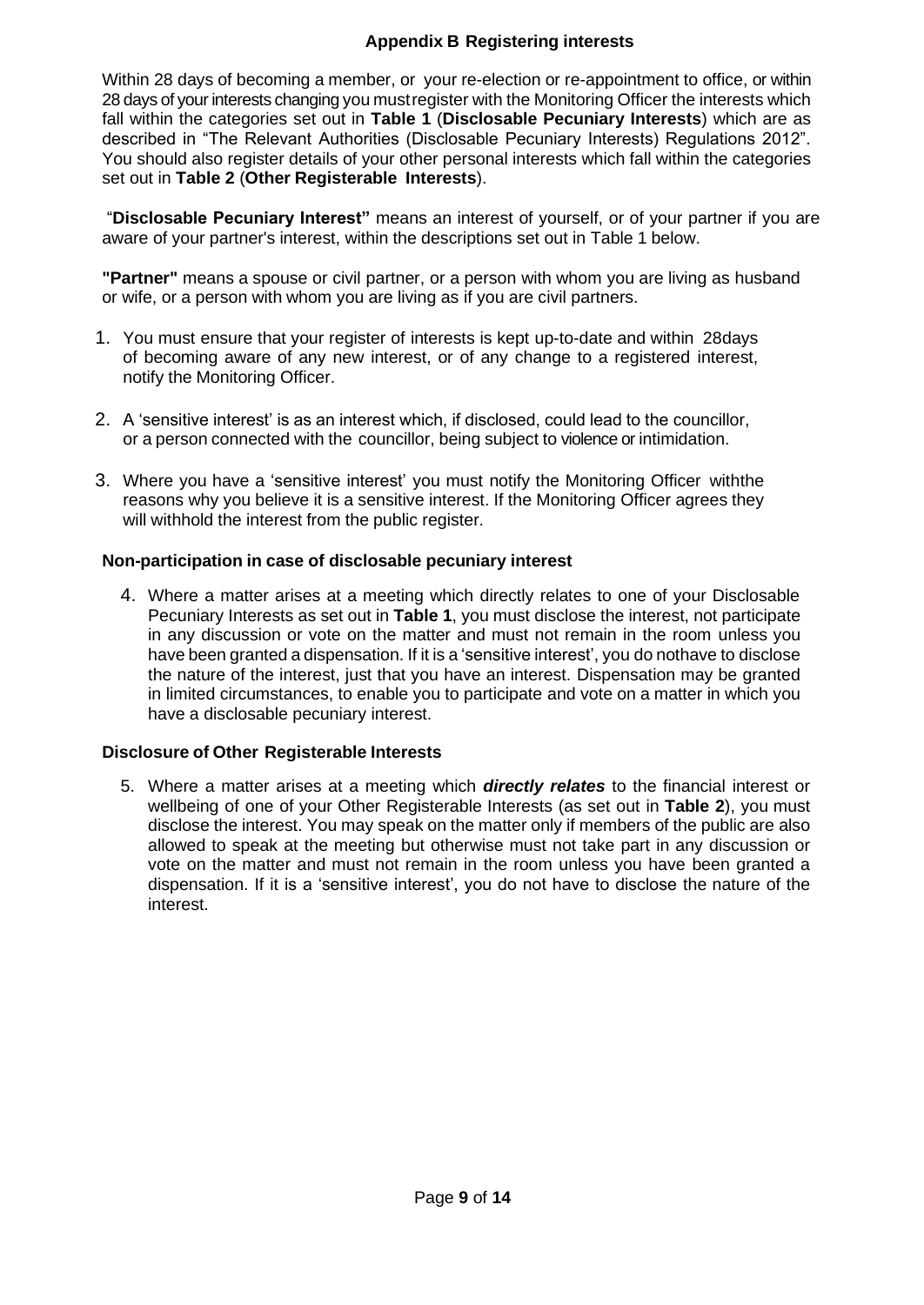### **Disclosure of Non-Registerable Interests**

- 6. Where a matter arises at a meeting which *directly relates* to your financial interest or well-being (and is not a Disclosable Pecuniary Interest set out in Table 1) or a financial interest or well-being of a relative or close associate, you must disclose theinterest. You may speak on the matter only if members of the public are also allowedto speak at the meeting. Otherwise you must not take part in any discussion or voteon the matter and must not remain in the room unless you have been granted a dispensation. If it is a 'sensitive interest', you do not have to disclose the nature of the interest.
	- 7. Where a matter arises at a meeting which *affects*
		- a. your own financial interest or well-being;
		- b. a financial interest or well-being of a relative or close associate; or
		- c. a financial interest or wellbeing of a body included under Other Registrable Interests asset out in **Table 2**

you must disclose the interest. In order to determine whether you can remain in the meeting after disclosing your interest the following test should be applied.

- 8. Where a matter (referred to in paragraph 8 above*) affects* the financial interest or well-being:
	- a. to a greater extent than it affects the financial interests of the majority of inhabitants of the parish affected by the decision and;
	- b. a reasonable member of the public knowing all the facts would believe that it would affect your view of the wider public interest

You may speak on the matter only if members of the public are also allowed to speak at the meeting. Otherwise you must not take part in any discussion or voteon the matter and must not remain in the room unless you have been granted a dispensation.

If it is a 'sensitive interest', you do not have to disclose the nature of the interest.

In the event that your non-registerable interest relates to -

- (1) an unpaid directorship on a company owned by your authority or
- (2) another local authority of which you are a member,

subject to your declaring that interest, you are able to take part in any discussion and vote on the matter.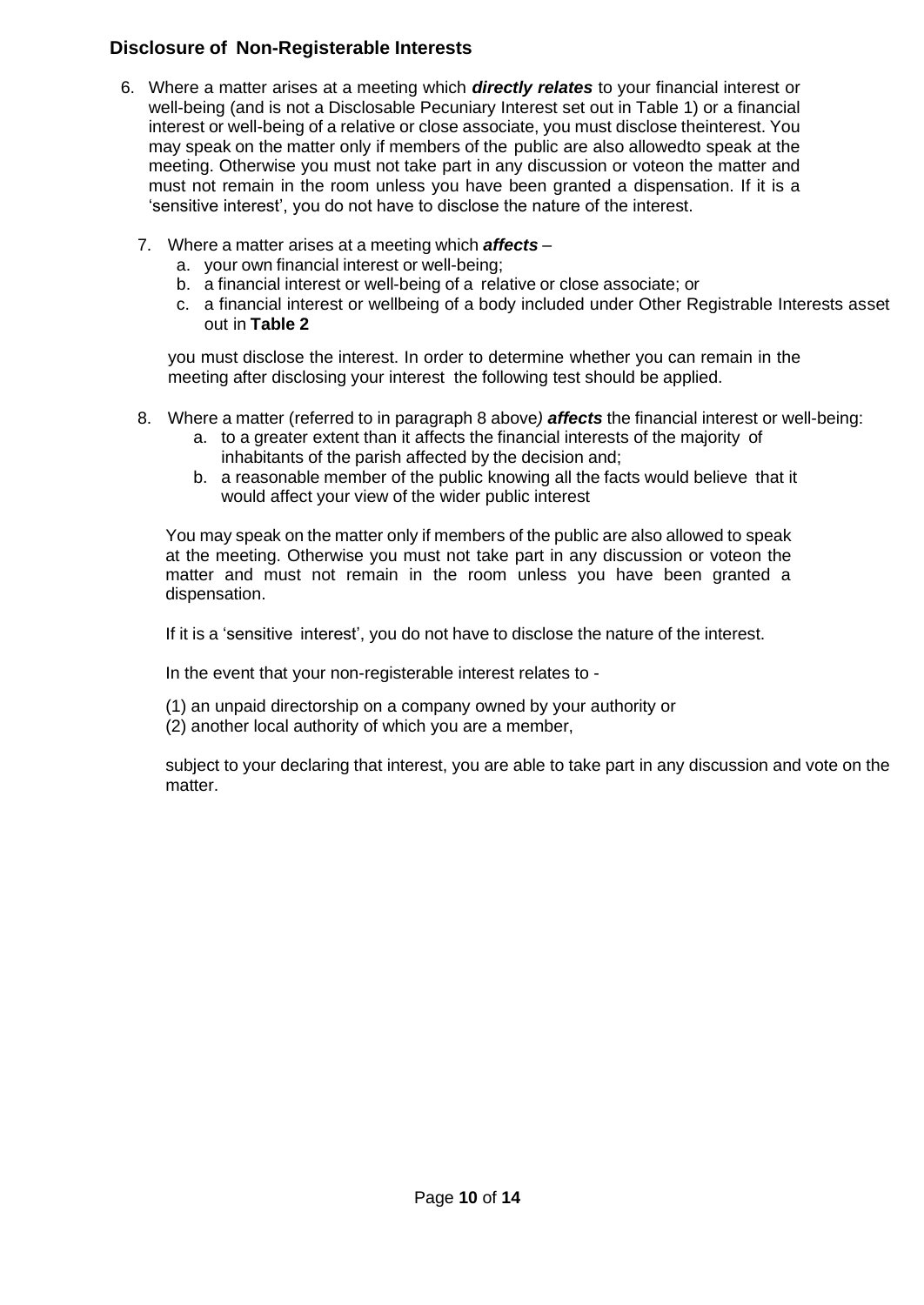### **Table 1: Disclosable Pecuniary Interests**

This table sets out the explanation of Disclosable Pecuniary Interests as set out in the Relevant Authorities [\(Disclosable](https://www.legislation.gov.uk/uksi/2012/1464/made) Pecuniary Interests) Regulations 201[2.](https://www.legislation.gov.uk/uksi/2012/1464/made)

| <b>Subject</b>                                       | <b>Description</b>                                                                                                                                                                                                                                                                                                                                                                                                                                           |
|------------------------------------------------------|--------------------------------------------------------------------------------------------------------------------------------------------------------------------------------------------------------------------------------------------------------------------------------------------------------------------------------------------------------------------------------------------------------------------------------------------------------------|
| Employment, office, trade,<br>profession or vocation | Any employment, office, trade,<br>profession or vocation carried on for<br>profit or gain.                                                                                                                                                                                                                                                                                                                                                                   |
| Sponsorship                                          | Any payment or provision of any other<br>financial benefit (other than from the<br>council) made to the councillor during the<br>previous 12-month period for expenses<br>incurred by him/her in carrying out<br>his/her duties as a councillor, or towards<br>his/her election expenses.<br>This includes any payment or financial<br>benefit from a trade union within the<br>meaning of the Trade Union and Labour<br>Relations (Consolidation) Act 1992. |
| <b>Contracts</b>                                     | Any contract made between the councillor<br>or his/her spouse or civil partner or the<br>person with whom the councillor is living as<br>if they were spouses/civil partners (or a firm<br>in which such person is a partner, or an<br>incorporatedbody of which such person is a<br>director* or a body that such person has a<br>beneficial interest in the securities of*) and<br>the council                                                             |
|                                                      | (a) under which goods or services are to be<br>provided or works are to be executed; and<br>(b) which has not been fully discharged.                                                                                                                                                                                                                                                                                                                         |
| <b>Land and Property</b>                             | Any beneficial interest in land which is<br>within the area of the council.<br>'Land' excludes an easement, servitude,<br>interest or right in or over land which does<br>not give the councillor or his/her spouse or<br>civil partner or the person with whom the<br>councillor is living as if they were spouses/<br>civil partners (alone or jointly with another)<br>a right to occupy or to receive income.                                            |
| <b>Licenses</b>                                      | Any licence (alone or jointly with others) to<br>occupy land in the area of the council for a<br>month or longer                                                                                                                                                                                                                                                                                                                                             |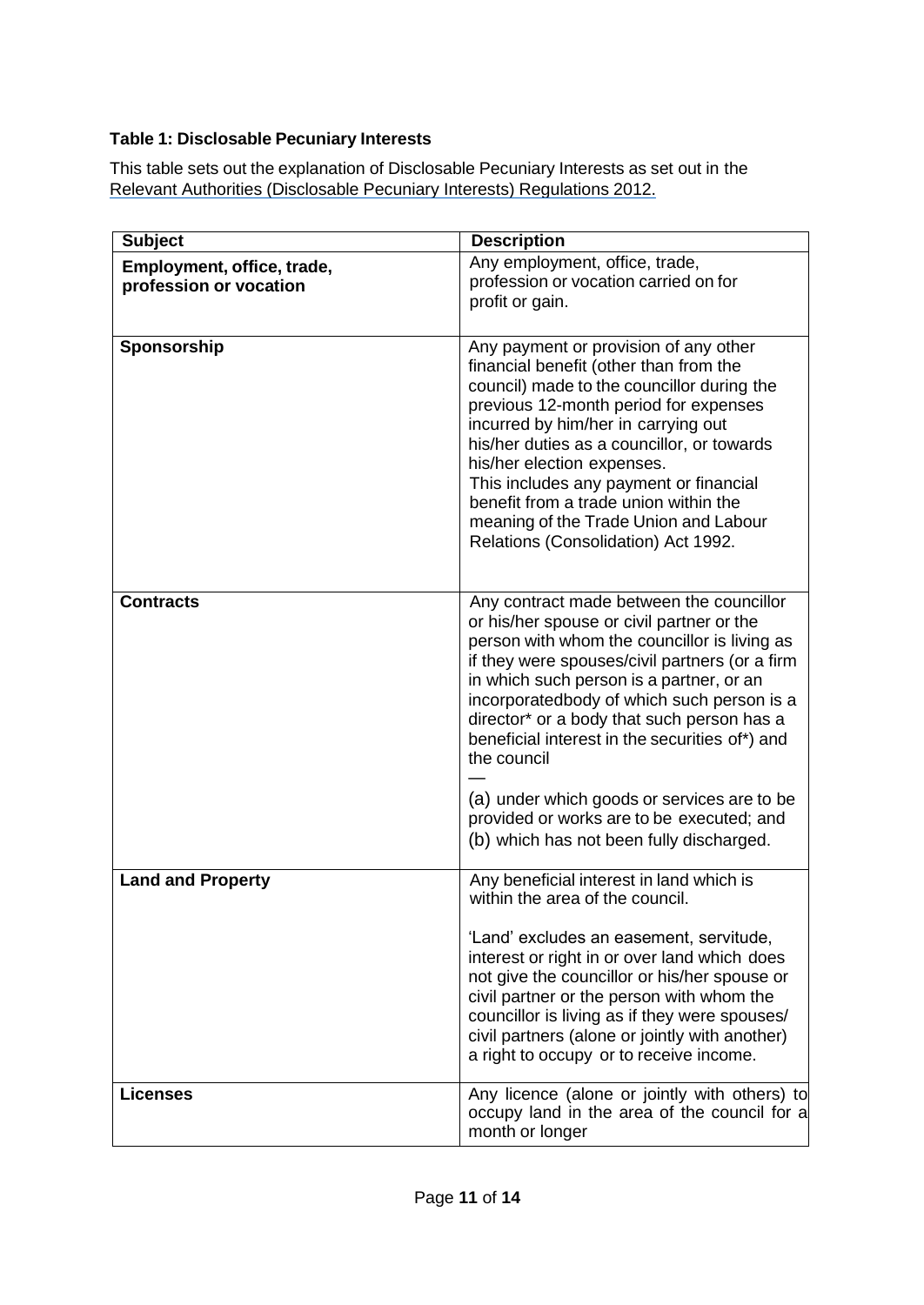| <b>Corporate tenancies</b> | Any tenancy where (to the councillor's<br>knowledge)—<br>(a) the landlord is the council; and<br>(b) the tenant is a body that the councillor,<br>or his/her spouse or civil partner or the<br>person with whom the councillor is living as<br>if they were spouses/ civil partners is a<br>partner of or a director* of or has a<br>beneficial interest in the securities* of.                                                                                                                                                                                                                                                                                                                                                                                         |
|----------------------------|-------------------------------------------------------------------------------------------------------------------------------------------------------------------------------------------------------------------------------------------------------------------------------------------------------------------------------------------------------------------------------------------------------------------------------------------------------------------------------------------------------------------------------------------------------------------------------------------------------------------------------------------------------------------------------------------------------------------------------------------------------------------------|
| <b>Securities</b>          | Any beneficial interest in securities* of a<br>body where-<br>(a) that body (to the councillor's<br>knowledge) has a place of business or<br>land in the area of the council; and<br>$(b)$ either-<br>(i) the total nominal value of the<br>securities* exceeds £25,000 or one<br>hundredth of the total issued share<br>capital of that body; or<br>(ii) if the share capital of that body is of more<br>than one class, the total nominal value of<br>the shares of any one class in which the<br>councillor, or his/ her spouse or<br>civil partner or the person with whom the<br>councillor<br>living as<br>if they were<br>is i<br>spouses/civil partners have a beneficial<br>interest exceeds one hundredth of the total<br>issued share capital of that class. |

\* 'director' includes a member of the committee of management of an industrial and provident society.

\* 'securities' means shares, debentures, debenture stock, loan stock, bonds, units of a collective investment scheme within the meaning of the Financial Services and Markets Act 2000 and other securities of any description, other than money deposited with a building society.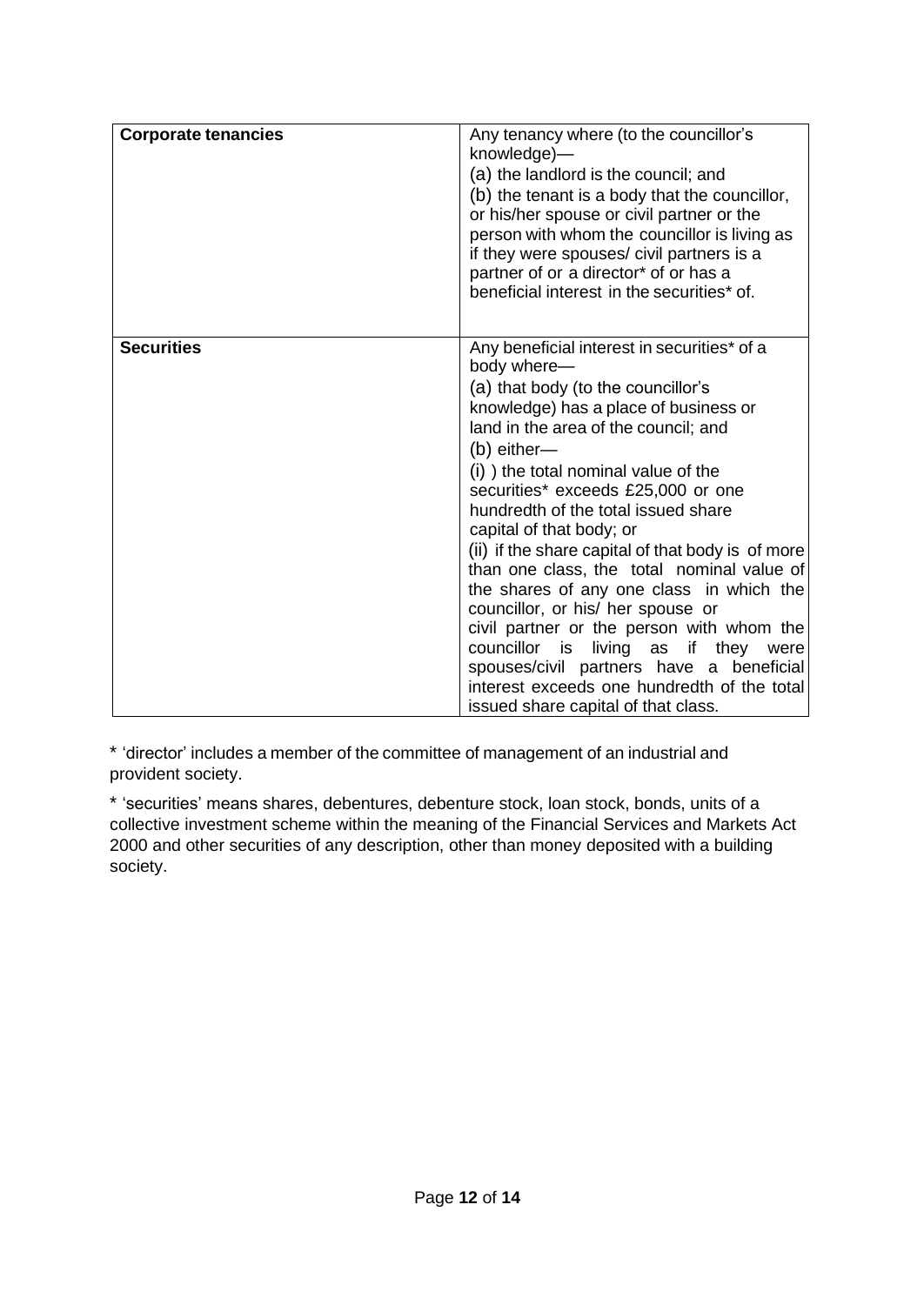### **Table 2: Other Registrable Interests**

of which you are a member or in a position of general control or management You must register as an Other Registerable Interest : a) any unpaid directorships b ) any body of which you are a member or are in a position of general control or management and to which you are nominated or appointed by your authority c) any body (i) exercising functions of a public nature (ii) directed to charitable purposes or (iii) one of whose principal purposes includes the influence of public opinion or policy (including any political party or trade union)

## **APPROVED BY FULL COUNCIL at the meeting held on 16 May 2022**